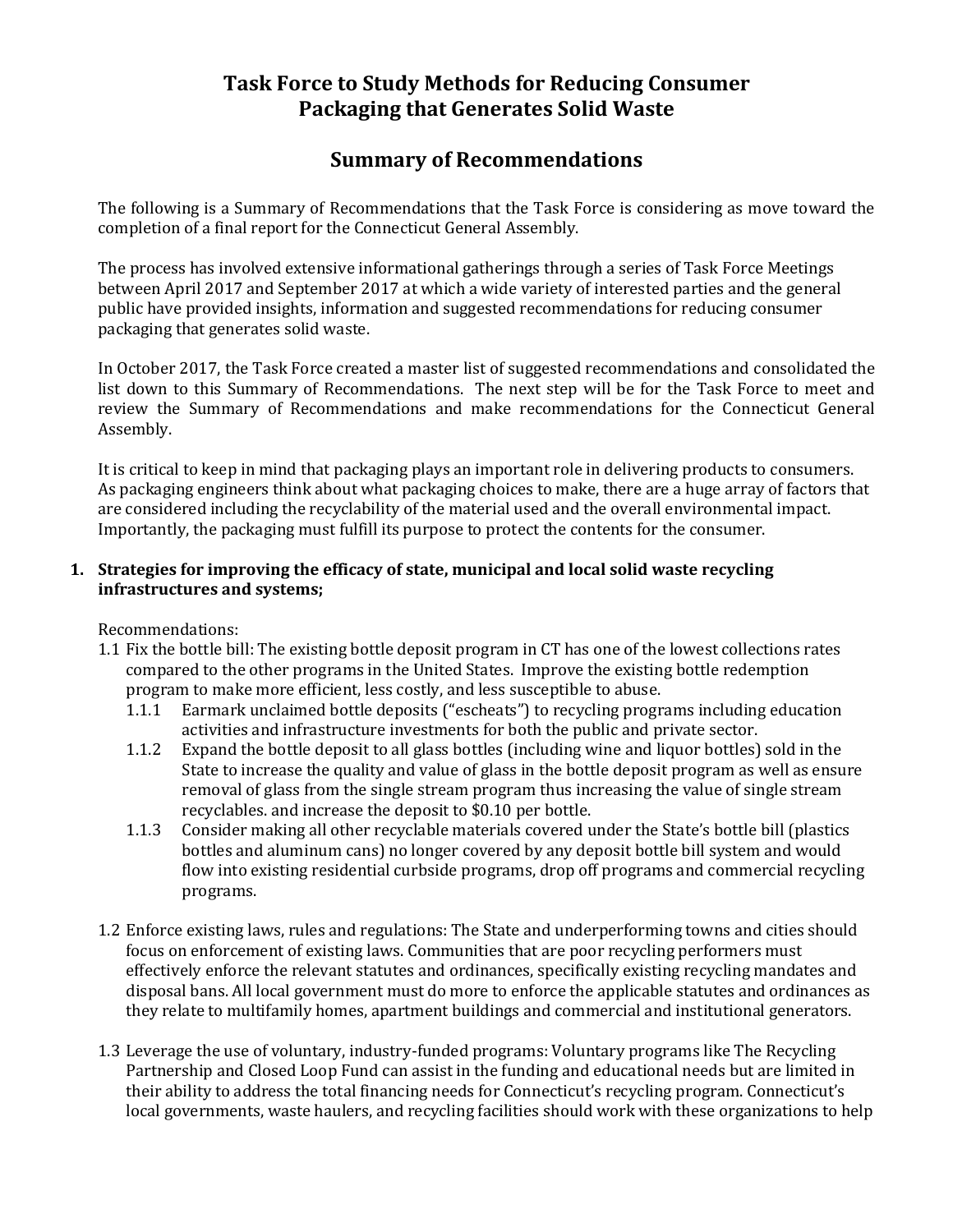fund expenses such as large carts for collection and improved sorting technology at MRFs as well as utilize the technical expertise available.

- 1.4 Promote recycling in public spaces: About half of all PET bottles are consumed away from home. Therefore, the State and municipalities should be required to collect recyclables in public spaces and public workplaces.
- 1.5 Promote plastic film recycling: The State should continue with its efforts to increase the availability of drop off sites for film/plastic bags specifically through partnership with the Wrap Recycling Action Program (WRAP).
- 1.6 Require proper planning: Commercial and institutional generators of MSW must provide to local authorities recycling management plans showing that they have in place appropriate collection for MSW and mandated recyclables.

## **2. Consumer education and awareness efforts aimed at increasing awareness of consumer packaging as solid waste and reuse and recycling solutions for such packaging;**

Recommendations:

- 2.1 Promote public education programs: Encourage and promote educational programs in communities in which all stakeholders work together to promote recycling and waste reduction. Raise awareness about the importance of recycling and creating public/private partnerships.
- 2.2 Encourage manufacturing labeling efforts with streamlined consumer messaging: Promote the Sustainable Packaging Coalition's "How2Recycle" label in conjunction with Connecticut new "What's In, What's Out" program (with all communities accepting same list of materials) to increase public education. Adding information to packaging is an example of informing people whether or not they can commonly recycle that item.

# **3. Existing methods employed in the consumer packaging and recycling industry to reduce and minimize the amount, weight and volume of consumer packaging that generates solid waste;**

Recommendations

- 3.1 Encourage continued source reduction: Source reduction through packaging design along with recycling can reduce the amount of material that ends up as waste. The packaging industry has seen a decrease in the tons of packaging per capita over the past 15 years. That said, every type of packaging material is different and may not need to be treated the same.
- 3.2 Focus on environmental benefits of recycling different material types: The State may wish to consider how to assess, on a normalized basis, the relative environmental impact for different packaging materials to show greenhouse gas (GHG) emissions saved by each ton of material recycled. This would allow the State to prioritize its recycling efforts on certain packaging materials, which provide the biggest environmental benefit.
- 3.3 Support best practices: Support the continued development and promotion of proven best practices that will leverage and encourage the existing investments in recovery. Widespread adoption of these best practices for recovery (including efficient collection systems, an optimized processing infrastructure, effective education, and appropriate support mechanisms) will contribute to the recovery success sought.
- **4. Incentives for consumer packaging producers to reduce the amount of such packaging that they create;**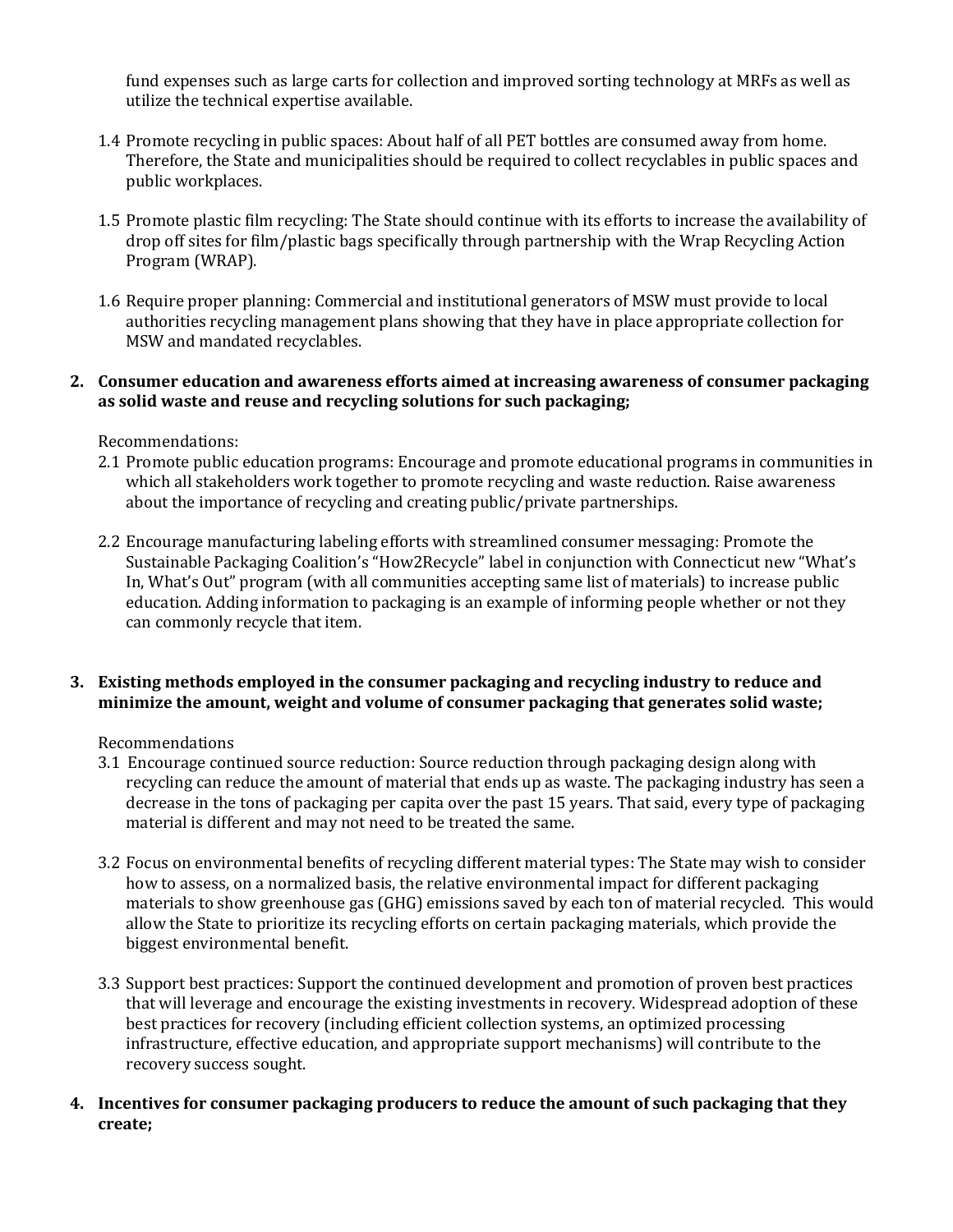#### Recommendations

- 4.1 The State and legislature should encourage packaging innovation as new materials and applications reduce solid waste generated by consumer packaging.
- 4.2 State government should encourage innovation in packaging by incorporating sustainable packaging criteria in the State procurement/bid process.
- 4.3 Encourage the use of light-weighted material. Light-weighting packaging is a proven method of reducing the amount of packaging waste generated by providing tax incentives, positive promotion or lower fees. The State should hold an annual awards competition and publically recognize and promote manufacturers who have taken voluntary steps to reduce the amount and weight of packaging material. We note that legislative mandates requiring the light weighting of packaging on a state-by-state basis is not feasible and could lead to increased product spoilage or damage resulting in even great amounts of solid waste.
- 4.4 Any EPR program for packaging and printed-paper should award packaging reduction and encourage packaging recycling.

## **5. Opportunities to cost-effectively increase the proportion of biodegradable, postconsumer recycled and recyclable materials used in the manufacture of consumer packaging;**

#### Recommendations

- 5.1 Any EPR program instituted by the state should encourage through incentives or discounts the use of biobased resins and postconsumer recycled material.
- 5.2 Oxodegradable and degradable resin that negatively affect packaging recyclability should be discouraged and a negative incentive should be placed on these materials though any EPR program if implemented.
- **6. Strategies for achieving a reduction of not less than twenty-five per cent of consumer packaging in the state's solid waste stream on and after January 1, 2024, and decreasing municipal costs associated with managing such waste stream through the implementation of: (A) alternative lowcost methods of managing and reducing consumer packaging in an environmentally sustainable manner that additionally yields economic benefits through the creation of job opportunities or (B) an extended producer responsibility program for consumer packaging;**

#### Recommendations

- 6.1 Earmark unclaimed bottle deposits: Earmark the unclaimed bottle deposits ("escheats") as a dedicated fund to be utilized for managing and reducing consumer packaging including for consumer education, recycling infrastructure investment (e.g., recycling bins, public space recycling, etc.), and MRF improvements. Testimony estimated this amount as between \$20-\$35 million in funding annually which is a significant source of funding to help decreasing municipal costs associated with managing the consumer packaging waste stream as well as direct funding to recycling facilities, which may help spur job creation.
- 6.2 Evaluation of mixed waste processing facilities: Connecticut should investigate the pros and cons of mixed waste processing facilities to advance recycling of consumer packaging that remains in the waste stream. If positive, the State could relax regulations and streamline the permitting process to encourage economic development of these facilities.
- 6.3 Encourage Public-Private Partnerships. The State should encourage the development of Public-Private Partnerships that leverage the expertise of government, academia, industry, and other non-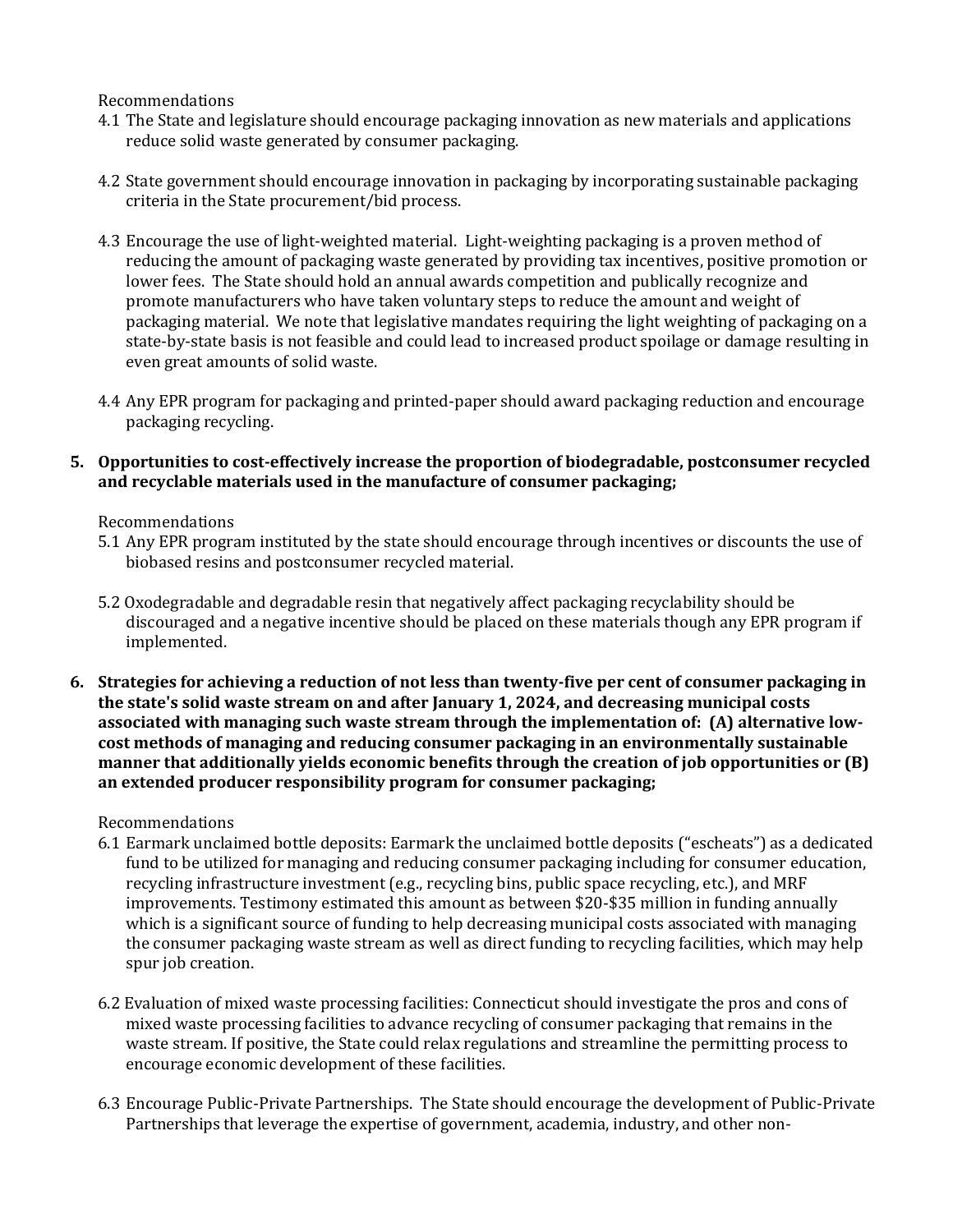governmental organizations. Such partnerships are critical to driving innovation and the development of next-generation packaging.

- 6.4 Incentivize investment in recycling infrastructure: Local and state authorities should provide tax incentives, tax exemptions, and/or accelerated depreciation for recycling machinery equipment to encourage private investment. This will assist operators to upgrade equipment and systems to meet market demands and the evolving recycling stream.
- 6.5 Registration/permit fees for recycling: Local authorities should increase registration/permit fees to support recycling efforts. Local authorities should use the registration fees solely to support their recycling efforts and programs.

*Comments from Co Chair Will Flower: I believe the majority of the Task Force discussion on Dec. 12 2017 will be focus on 6.6. I have included two diverse options for consideration as recommendations. The Task Force will discuss these two options and create a final recommendation at the Dec. 12 meeting.*

6.6 Packaging and printed-paper extended producer responsibility (Packaging EPR):

# Option 1:

Avoid EPR as a State initiative. Consistently high recovery rates, a well-established infrastructure already in place to collect and process paper products, and the industry's ongoing efforts to increase voluntary recovery, make mandates like EPR on paper and paper-based packaging unnecessary.

- Creating a state-administered board to control the flow of materials subject to an EPR program will disrupt the complex and efficient markets for recovered fiber, likely resulting in less fiber recovered for recycling and substantial additional administrative cost that eventually will be paid by consumers or taxpayers.
- Understand that all stakeholders in the value chain must be in agreement on the program to avoid undermining of an EPR program. As no such agreement exists, it would be premature to push forth with EPR legislation in Connecticut without the support of the product manufacturers, packaging producers, the waste and recycling industries, consumers, and municipalities.
- Avoid patchwork programs. Do not implement a patchwork of packaging take-back legislation at the State level. Mandated approaches on a state-specific level are extremely burdensome to industry, heavy-handed in their approach and ineffective in terms of changing packaging design. Industry does not design products or packaging specific to an individual state.

# Option 2:

Establish a comprehensive funding system that shifts all or part of the burden of the recovery of packaging materials from municipalities to the producers and brand owners. EPR options for packaging and printed-paper should be investigated further based primarily on the opportunity to stabilize and increase funding for recycling programs and expand infrastructure to improve the quality of recyclable materials and market access. An EPR system acknowledges the following:

- Global Packaging EPR programs vary widely with different levels of shared to full responsibility, nonprofit compared to competitive schemes, and other variables.
- EPR (if properly structures) can provide an economic incentive to improve packaging design and reduce packaging as proven in other countries (e.g., France) via modulating fees. However, implementation of Packaging EPR in Connecticut alone will have minimum